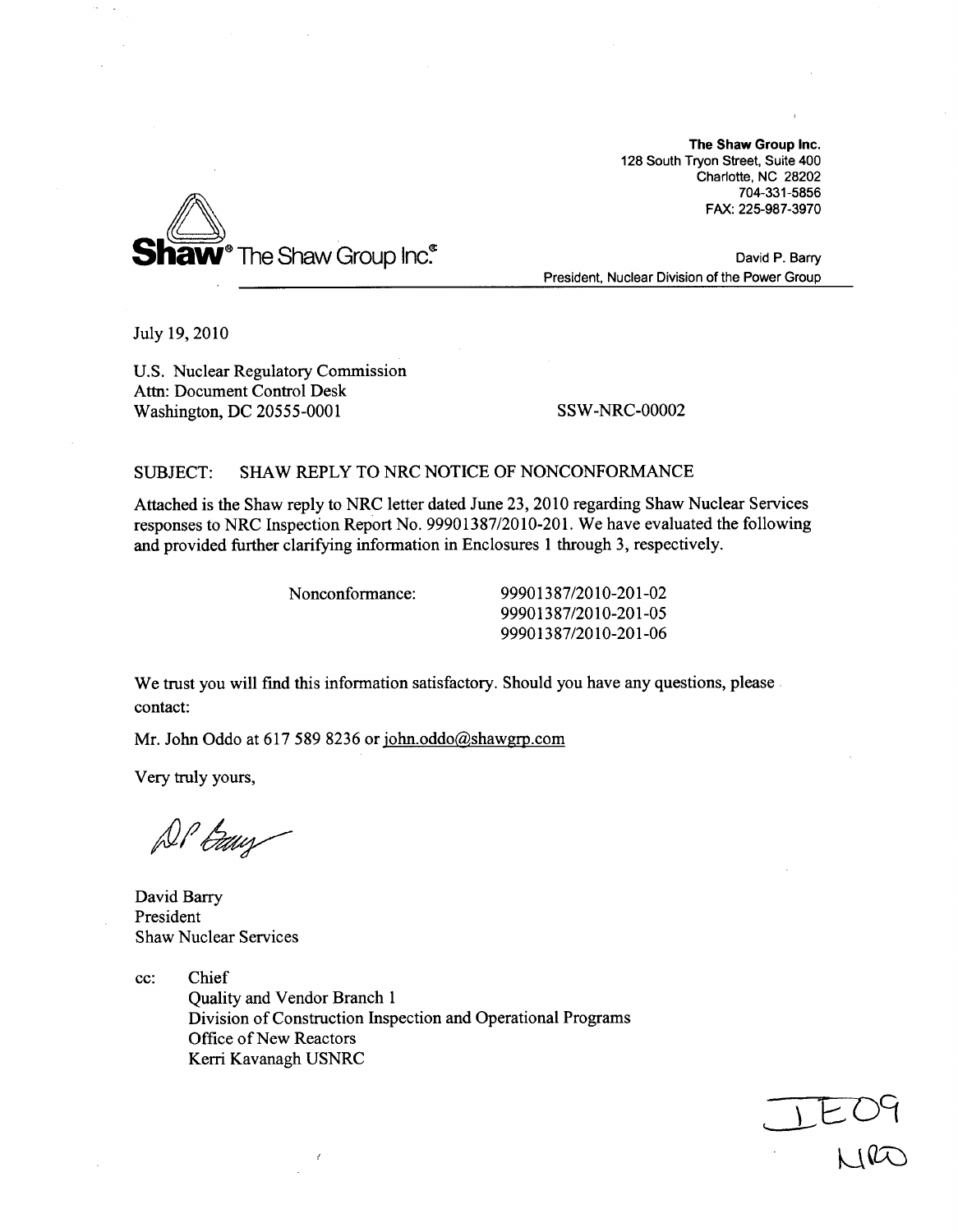**ENCLOSURE ONE**

#### REPLY TO **NON 99901387/2010-201-02**

#### **NONCONFORMANCE**

NON 99901387/2010-201-02 states that "Shaw did not utilize the design change process to obtain prior Westinghouse approval for the use of different revisions of the industry standards and the regulatory guide in Design Specification APP-CC01-ZO-026, "Safety-Related Mixing and Delivering Concrete," Revision 2, Design Specification APP-CC01-ZO-027, "Safety-Related Concrete Testing Services," Revision 1, and Calculation APP-G1-EWC-002, "Calculation, Development of Power Cable Ampacities," Revision 1. In addition, Shaw did not specify the correct revisions or editions of industry standards and a regulatory guide in the design documents above."

Your response did not provide sufficient information in the following areas:

a) Shaw did not provide a reason for the noncompliance;

RESPONSE: The reason for the noncompliance was the assumption by the preparer and reviewer of the specifications that the DCP to revise the Codes and Standards document would be prepared by other engineers on the project. No verification follow-up was performed.

b) Shaw indicated that a Design Change was initiated for CAR 2010-03-04-464 but was silent on a design change proposal for CAR 2010-03-05-471;

> RESPONSE: Shaw's corrective action for CAR 2010-03-05-471 did not require a DCP to the Design Basis, it was determined that the engineering documents referenced in CAR 2010-03-05-471, will be revised to meet the specified design basis. The revisions to the specifications will be complete by 8/31/10

c) Shaw issued an immediate notification to the engineering staff to reinforce adherence to the procedural requirements, but did not indicate how recurrence would be prevented or how new employees would be notified;

RESPONSE: Preventive actions:

- 1. Procedures DAPP 5-11 and DAPP 5-9 will be enhanced to specifically reinforce the requirement that DCPs are required prior to proceeding with issuing designs in lower tier documents.
- 2. An engineering stand-down to reinforce the procedural requirements, and the use of project checklist was held.

RESPONSE: New employee: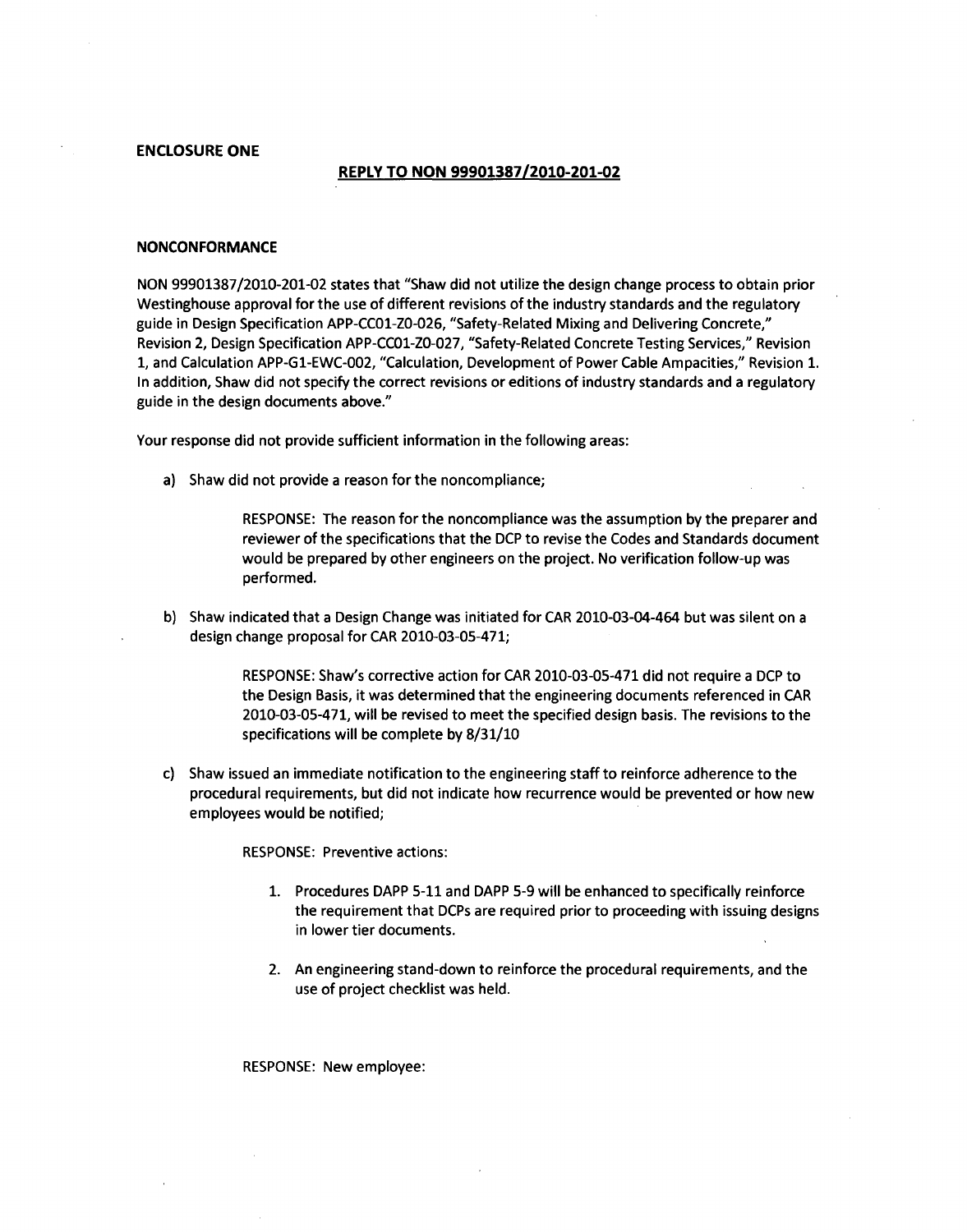Each new employee must perform training to the project training matrix. The Shaw procedure (DAPP 5-11-3) section 6.1.6 requires engineers to use codes and standards directly from the Design Basis and will remind users of the need to process DCPs prior to issuing the lower tier document. Section 6.2.1 requires the reviewer to verify the same attributes.

d) Shaw did not indicate whether it assessed the impact of using the incorrect revisions of industry standards and regulatory guide in the above design specifications on safety-related activities

> RESPONSE: The specifications (APP-CC01-ZO-026, APP-CC01-ZO-027) referenced in CAR 2010-03-04-464 and CAR 2010-03-05-471 had not been used and have been removed from use. The calculation referenced in CAR 2010-03-04-464 has not been used and had been removed from use and has since been revised.

e) Shaw did not address any corrective actions associated with calculation APP-G1-EWC-002.

RESPONSE: The Corrective Action in CAR 2010-03-04-464 was to revise calculation APP-G1-EWC-002 and to reference the correct codes and standards. This was completed on 6/28/2010.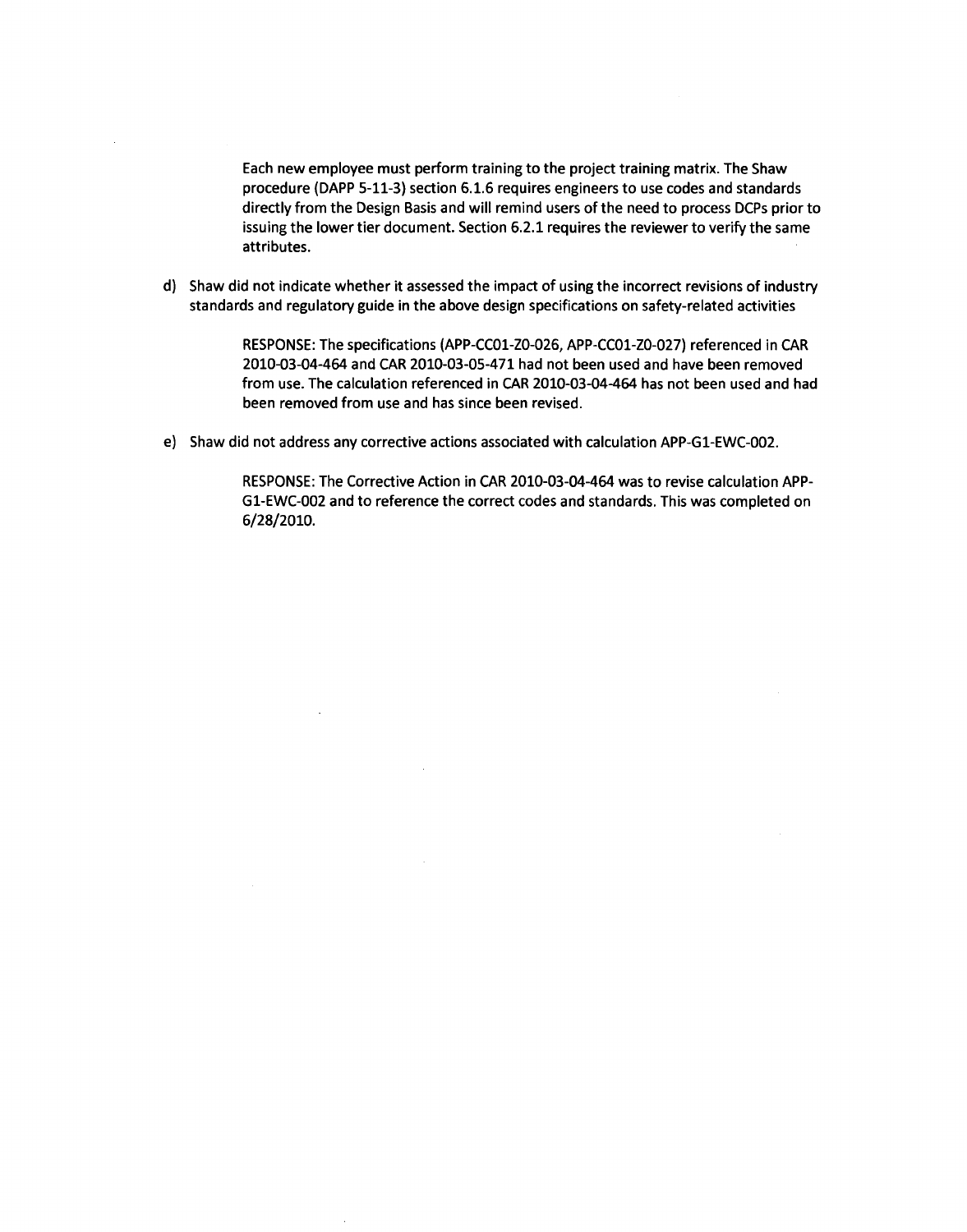# **ENCLOSURE** TWO

#### REPLY TO **NON 99901387/2010-201-05**

# **NONCONFORMANCE**

**NON 99901387/2010-201-05** states that "the Shaw audit process for external and internal audits does not have implementing procedures governing the scheduling and processing of internal and external audits, including the tracking of audit open items to closure." **-**

IR **99901387/2010-201-05,** Section **5,** states that "[a]lthough **SWSQAP** 1-74A and the QSs and QADs effectively address some of the audit program requirements, the NRC inspection team was unable to find internal and external audit implementing procedures that addressed overall audit controls for the scheduling, processing, tracking and closing of audit findings for items and activities affecting quality." In addition, IR **99901387/2010-201** states that [i]n preparing for its **2009** internal **QA** audit, Shaw determined that the **2008** internal **QA** audit of its Charlotte office nuclear project activities was not performed. Additionally, the **2008** annual "Audit Finding Report" did not identify that the **2008** Internal **QA** audit of its Charlotte office nuclear project activities was not performed."

a) "Your response did not address this missed internal audit,

**RESPONSE:** This condition was identified at the start of our **2009** internal audit of Charlotte office nuclear project activities (Audit No. 2009-04) and reported in Audit Observation No. **1.** The cause of the cited condition is attributable to the fact that the original Lead Auditor earmarked to lead this audit was on temporary assignment in China. This assignment was extended to the point where the scheduled **2008** audit was not possible and was not recognized and acted upon in a timely manner. Subsequent investigation determined that this was an isolated occurrence.

The **2008** "Audit Finding Report" (Annual Audit Data Analysis Report) is for reporting audit trend information to Management and, as such, would not have prevented our not having performed the subject audit.

**b)** "how scheduling of audits is controlled in existing Shaw procedures, and how the existing Shaw procedures will prevent recurrence of internal audits being missed."

**RESPONSE:** Not having performed the subject **2008** audit was not attributable to inadequate procedure requirements. However, Quality Assurance Directive **(QAD) 18.1** was revisited to determine whether the procedure could be enhanced relative to audit scheduling. Accordingly, it was revised **(QAD 18.1** Rev. P dated **7/07/10)** as follows (text in italics is new text):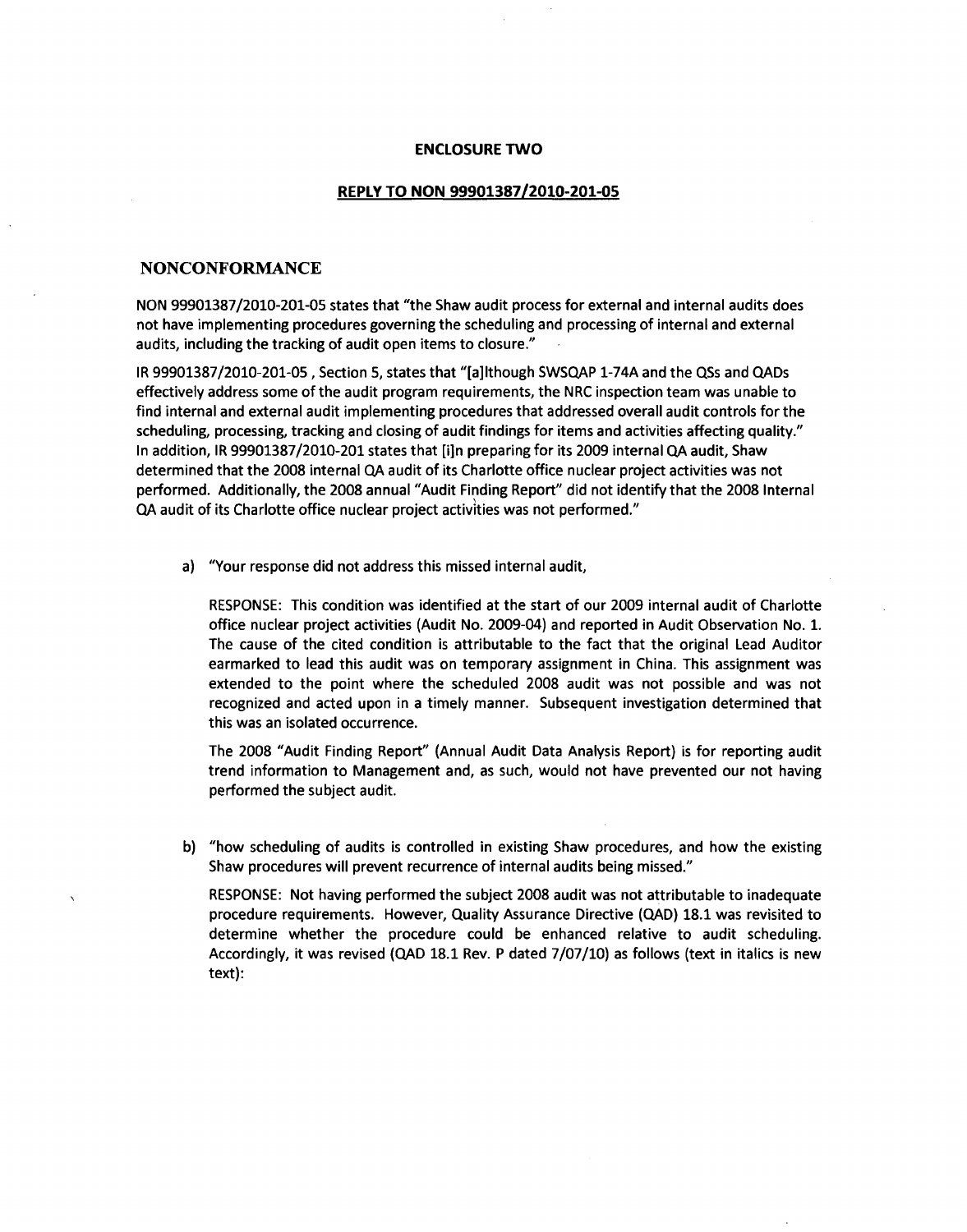c) "Your response did not address this missed internal audit,

**RESPONSE:** This condition was identified at the start of our **2009** internal audit of Charlotte office nuclear project activities (Audit No. 2009-04) and reported in Audit Observation No. **1.** The cause of the cited condition is attributable to the fact that the original Lead Auditor earmarked to lead this audit was on temporary assignment in China. This assignment was extended to the point where the scheduled **2008** audit was not possible and was not recognized and acted upon in a timely manner. Subsequent investigation determined that this was an isolated occurrence.

The **2008** "Audit Finding Report" (Annual Audit Data Analysis Report) is for reporting audit trend information to Management and, as such, would not have prevented our not having performed the subject audit.

**d)** "how scheduling of audits is controlled in existing Shaw procedures, and how the existing Shaw procedures will prevent recurrence of internal audits being missed."

**RESPONSE:** Not having performed the subject **2008** audit was not attributable to inadequate procedure requirements. However, Quality Assurance Directive **(QAD) 18.1** was revisited to determine whether the procedure could be enhanced relative to audit scheduling. Accordingly, it was revised **(QAD 18.1** Rev. P dated **7/07/10)** as follows (text in italics is new text):

4.2 Schedules

4.2.1 Quality Assurance shall issue an audit schedule that identifies the internal audits that are expected to be performed in a given year. *The first issue of an audit schedule for a given year shall be issued by the beginning of the lost quarter of the previous calendar year. The schedule shall be periodically updated as information changes. By the end of each calendar quarter, the schedule shall be updated to identify the internal audits that are expected to be performed in the next 12 months.*

4.2.2 *Audit schedules shall be posted on ShawNet on the Nuclear Quality Assurance Home Page.*

These enhanced requirements for audit scheduling will provide sufficient controls and a heightened attention on the part of Quality Assurance Management with respect to audit scheduling needs and prevent recurrence of internal audits being missed.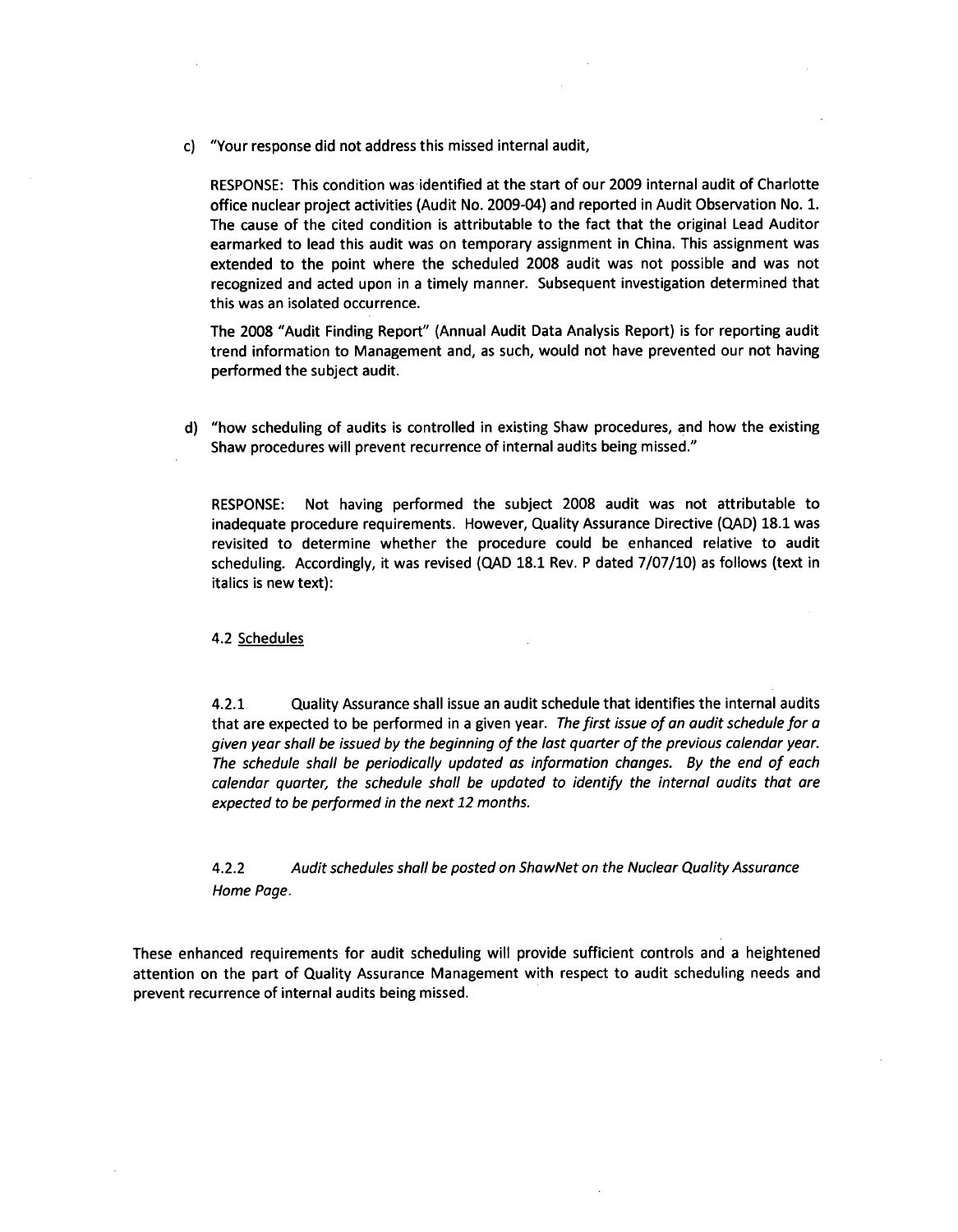## **ENCLOSURE** THREE

## REPLY TO **NON 99901387/2010-201-06**

### **NONCONFORMANCE**

NON 99901387/2010-201-06 states that "Shaw's corrective action program lacks measures to ensure that 1) CAQs and SCAQs identified through the internal audit process are classified, and evaluated, consistent with QS 16.5, and 2) corrective actions for internal audit findings are received and promptly corrected. In addition, Shaw failed to implement effective corrective actions related to engineering good practices and attention to detail as identified in two different internal audits and failed to address and correct the identified CAQ in CAR 2009-03-19-85."

Your response stated that Quality Assurance Directive (QAD) 18.1 has been revised to address CAQs and SCAQs consistent with Criterion XVI, "Corrective Action," of Appendix B to 10 CFR Part 50. However, your response did not provide sufficient information on the revisions to QAD 18.1 to address this nonconformance.

RESPONSE: Quality Assurance Directive (QAD) 18.1 was revised (Rev. N dated 5/11/10) to:

- 1. Add definitions (to paragraph 4.3) of Condition Adverse to Quality (CAQ) and Significant Condition Adverse to Quality (SCAQ).
- 2. Add the following requirements:
	- 5.3 Audit Observation Completion
		- 5.3.1 Audit Observations shall be completed on the Audit Observation Form (Attachment 3.2) by the Lead Auditor. Audit Observation Forms shall be completed in DRAFT form for the post-audit conference and finalized in the audit report.
		- 5.3.2 Each reported condition shall be categorized as a Condition Adverse to Quality (CAQ) or a potentially Significant Condition Adverse to Quality (SCAQ) in accordance with definitions provided in paragraph 4.3.
		- 5.3.3 The following criteria should be used to determine if a reported condition is a potential SCAQ requiring further evaluation in the Corrective Action System:
			- **"** Should the condition be reviewed for impact on the health and safety of the public or environment?
			- Should the condition be reviewed for impact on reliability, availability, or maintainability of equipment or facility?
			- **"** Should the condition be reviewed for importance of meeting regulatory commitments?
			- **"** Should the condition be reviewed for consequence of recurrence?